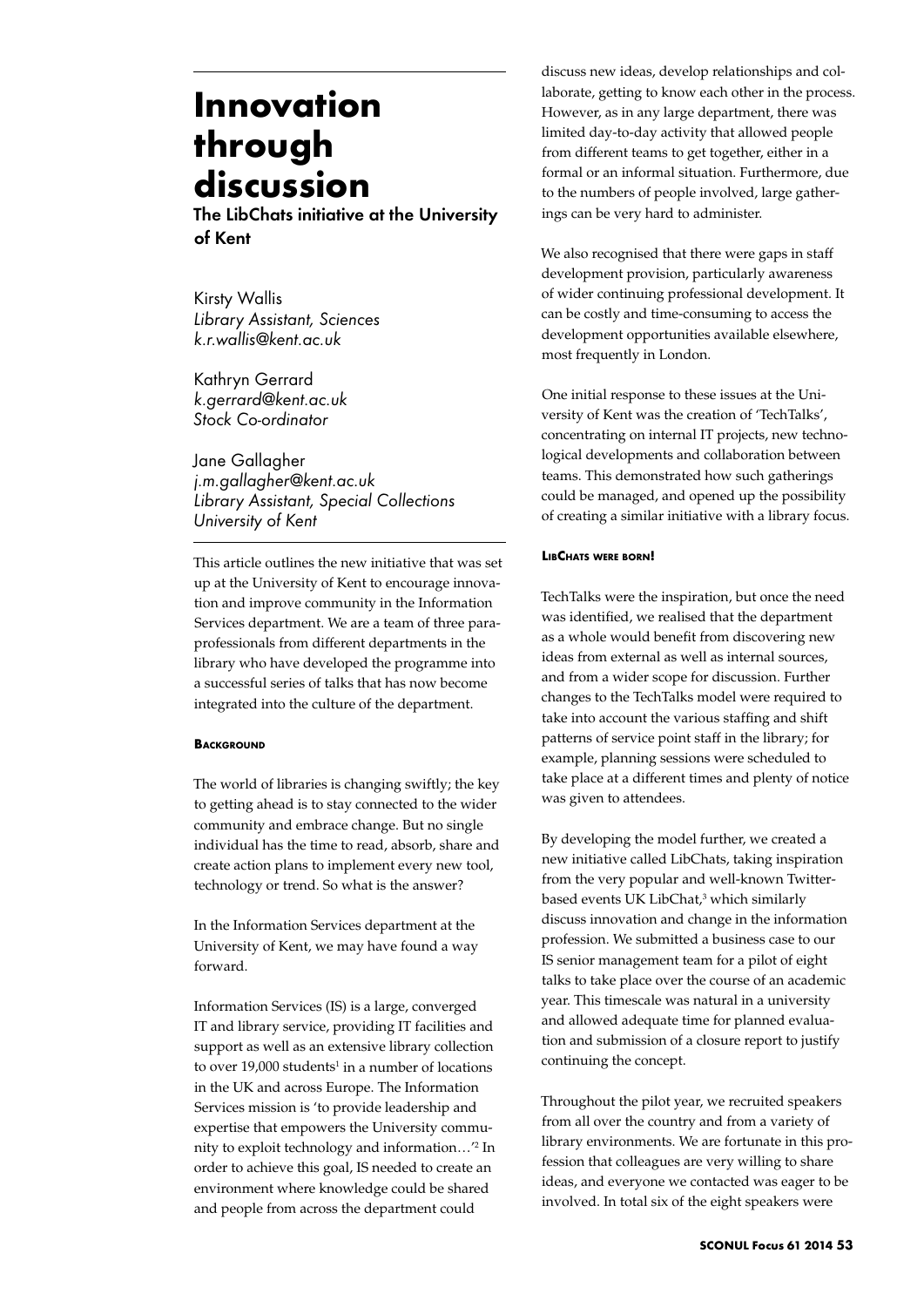external to the university, the furthest coming from the University of York. This allowed us to gain a deeper insight into what similar library services are doing in an academic context, as well as in services in significantly different environments, including the NHS.

The sessions were designed to introduce new ideas through a talk, with time for both informal conversation (over a cup of tea and a cake) and a semi-structured discussion. We felt that the informal element was essential to enable networking and to help bring out ideas raised by the talk. We were keen to encourage dialogue, in order to allow attendees to ask questions, debate issues raised and discuss how ideas could be applied to the workplace.

### **PRACTICALITIES**

With the plan in place of hosting a talk every 4–6 weeks, we set about mapping out our core ideas for speakers, gathering together emerging issues and new technologies that we were starting to embrace. As three recently qualified para-professionals, we drew inspiration from our colleagues and from conferences we had attended as well as from our jobs in different teams in the library. We realised early on that, to ensure a constant supply of external speakers, we would have to organise talks well in advance. To enable this, we each took on responsibility for planning, organising and hosting two or three sessions in the programme.

The speaker was chosen by the LibChats team, and an individual was assigned to approach and correspond with the speaker and arrange the session. Planning involved: booking a room for the LibChat, sending invitations, arranging catering and organising for any furniture to be moved. We discovered early in our pilot that making one individual responsible for a single talk was a very efficient way to manage this as it meant that one person could delegate the many planning tasks to the team, rather than three people being involved in making every decision.

The person who organised the session also chaired and led the discussion, supported by the other two members of the group; one as designated 'tweeter' (#kentlibchat) and one as notetaker. The presentations are then put up on an internal SharePoint site with the accompanying notes for anyone who was unable to attend. Due to the popularity and word-of-mouth publicity, we attracted high levels of external attendees, which led us to start a publicly accessible blog.<sup>4</sup>

#### **Attendance, feedback and the future**

The pilot year was a great success, with a lot of interest, positive feedback and a number of people coming forward with ideas for future talks. Both the formal and informal feedback that we gathered demonstrated that the pilot has had a positive impact on staff, bringing people together from across the department and encouraging dialogue between teams that often do not interact in their everyday work.

In collating statistics for the pilot review, we were able to demonstrate overwhelming support for the pilot, with 98% of respondents saying they were fairly or very likely to attend a future Lib-Chat. Attendance had also been climbing steadily and included members of all IT and library teams. There was significant interest from other local institutions, to the extent that we negotiated space at the sessions and created a mailing list of external staff.



We also received a large volume of comments, including:

- • 'I have found it really valuable, and am looking forward to coming to the next one.'
- • 'It's nice to get involved with the library as someone from computing.'
- '... very interesting and thought provoking'.

The success of the pilot has led to the official endorsement of a new series of LibChats on a more permanent basis, which we hope to expand and develop over the coming years. The concept of LibChats has also struck a chord with the speakers themselves, with the initiative being investigated for implementation in at least one other university. We are very grateful for the generosity of our colleagues from all institutions in giving up their time and sharing their knowledge with us. So far, no one we have approached has